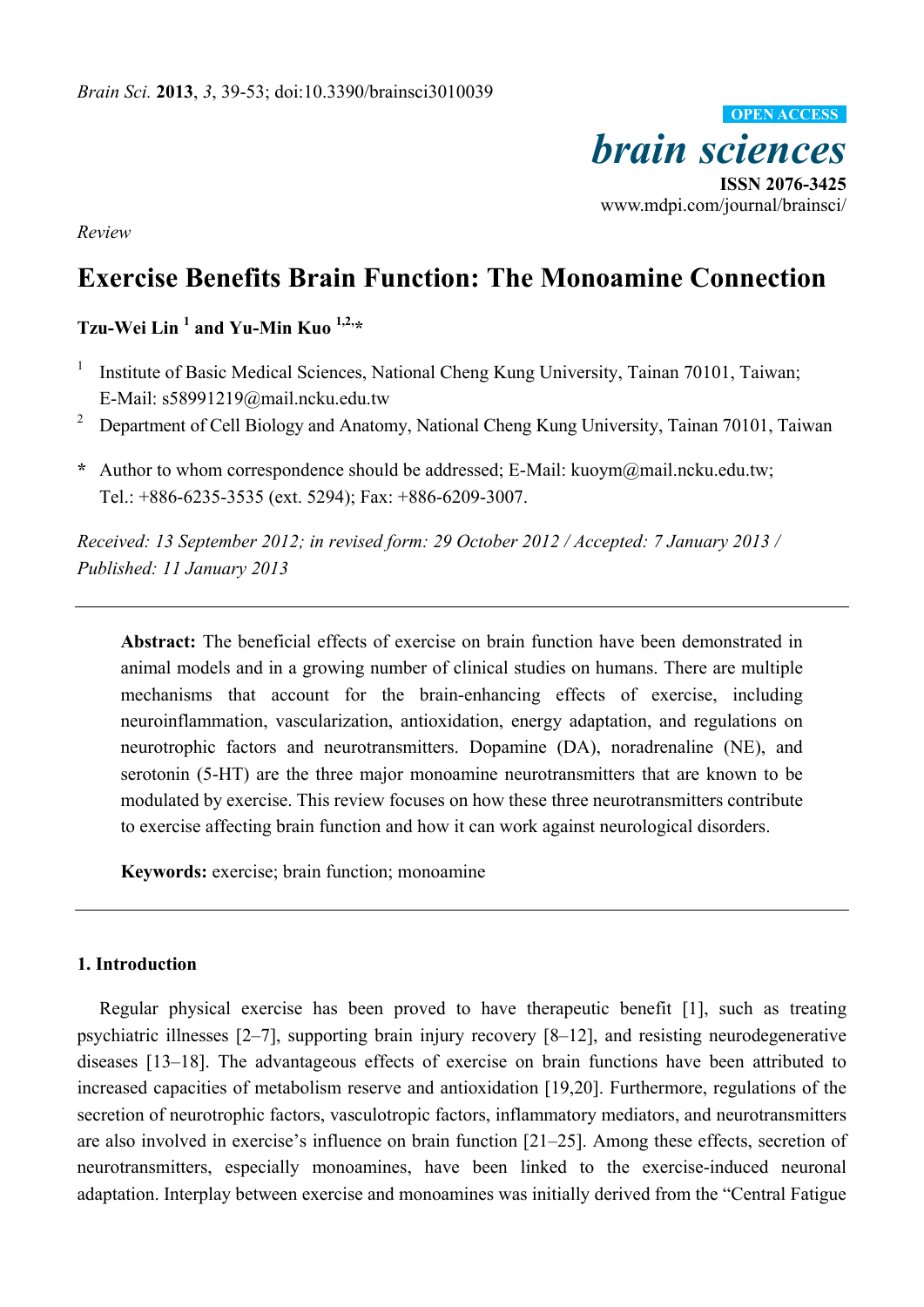Hypothesis", in which increased brain 5-HT release was found to be associated with central fatigue [26,27]. 5-HT is linked to fatigue because of its known effects on sleep, lethargy, and loss of motivation. The hypothesis prompted researchers to investigate the role of 5-HT in exercise-induced central fatigue [28–33]. Results suggest that exercise-induced central fatigue is more complex and depends on the intensity and duration of exercise. Overtraining exercise may stimulate hyperactivation of the monoamine systems which could cause fatigue [34–36]. Rodents that receive exhaustive treadmill exercise have higher 5-HT in the midbrain, striatum, hypothalamus and hippocampus [37]. The levels of dopamine are increased only in the striatum, although the levels of DOPAC, the major DA metabolite, are increased in both midbrain and striatum. On the other hand, exhaustive treadmill exercise reduces NE levels in the hypothalamus and brain stem [38]. Chronic moderate exercise is also known to stimulate the monoamine systems, but exercise of this sort does not induce central fatigue. Instead, chronic moderate exercise has been recognized as one of the most effective ways to enhance the adaptation/plasticity of the central nervous system (CNS). In addition, clinical studies suggest that monoamine systems play central roles resistance and recovery induced by chronic moderate exercise from various diseases like mental disorders [39] and Parkinson's disease (PD) [40]. This article reviews recent studies that emphasize the effects of exercise on brain functions due to monoamine systems.

## **2. Physiological Properties of DA, NE and 5-HT**

The catecholamines (DA, NE) and 5-hydroxytryptamine (5-HT) are the chief players of the monoamine neurotransmitter family. All three monoamines can be re-uptake by specific transporters from the synaptic spaces back into cytosol. Furthermore, they share common activation mechanism mediated through G protein-coupled receptors (GPCRs). We shall first briefly introduce the biosynthesis of DA, NE and 5-HT, as well as the biological properties of their receptors.

## *2.1. Dopamine (DA) System*

DA is synthesized from L-dihydroxyphenylalanine (L-DOPA), which is catalyzed from amino acid tyrosine by enzyme tyrosine hydroxylase. L-DOPA is then converted to DA by the catalysis of enzyme DOPA decarboxylase (or aromatic amino acid decarboxylase). In the CNS, dopaminergic neurons mainly reside in two nuclei of the midbrain: substantia nigra and ventral tegmental nucleus. Axons of the dopaminergic neurons in the substantia nigra project to the striatum (nigrostriatal pathway) which in turn is responsible for movement behavior. Axons of the ventral tegmental nucleus dopaminergic neurons project to the entire cortex (mesocortical pathway) and nucleus accumbens (mesolimbic pathway), which are involved in cognition and reward responses, respectively.

There are five types of DA receptors (D1 to D5), which are simply categorized in two families of GPCR: D1-like and D2-like receptors. The D1-like receptor family contains D1 and D5 receptors that are coupled with  $G_s$  and  $G_q$  protein [41–44]. The D2-like receptor family comprises of D2, D3 and D4 receptors which couple with the G<sub>i</sub> proteins to inhibit adenylyl cyclase [43,44]. D2-like receptors can be found on both pre- and post-synaptic terminals, while D1-like receptors are mainly located at post-synaptic sites [43]. The actions of DA receptors on membrane excitability are well defined in the striatal neurons [45–49]. Both D1 and D2 receptors are capable of modulating long-term depression; activation of D1 receptor enhances long-term depression, while activation of D2 receptor inhibits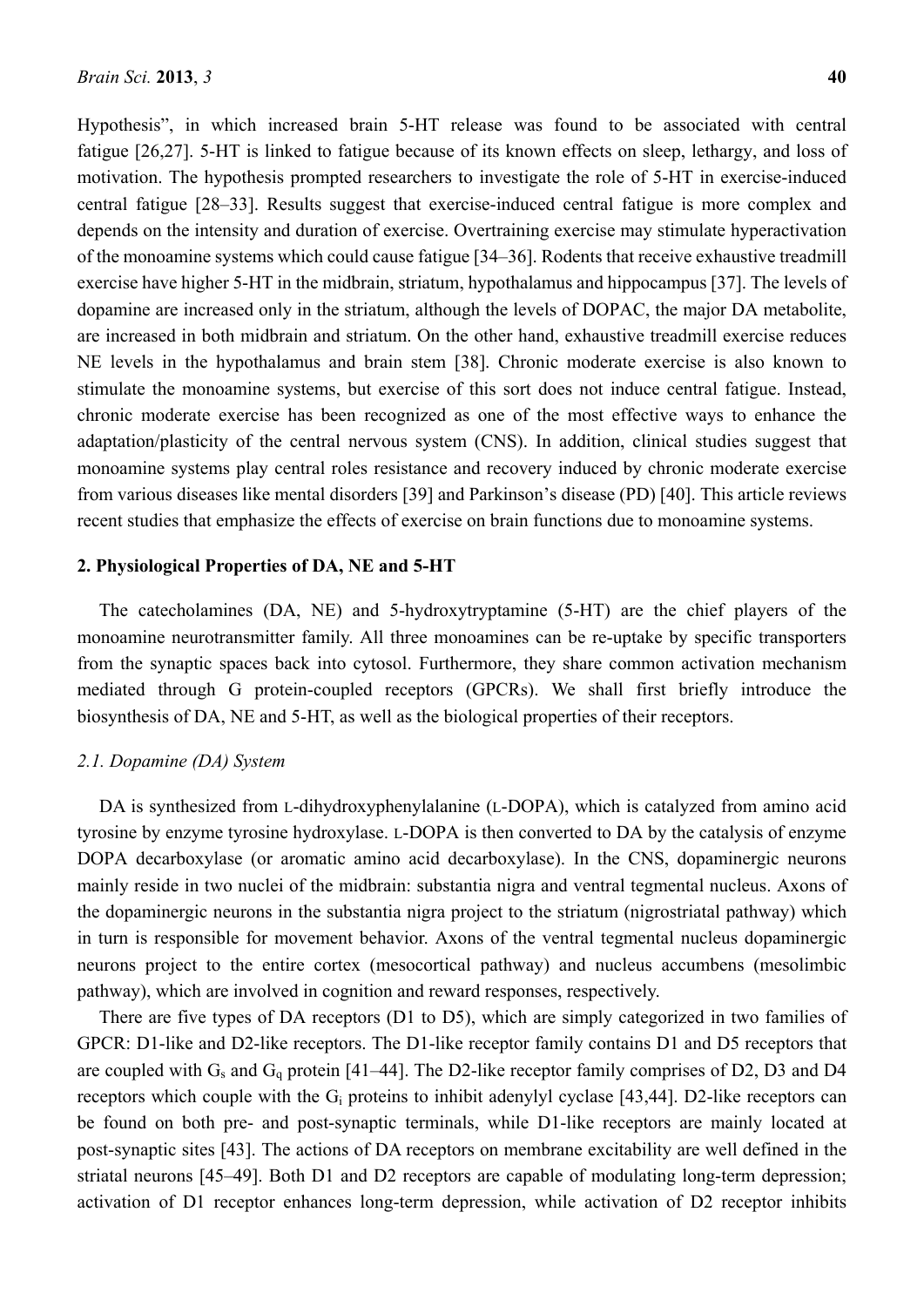long-term depression [50]. Furthermore, D1 and D2 receptors modulate motor functions by modifying the excitatory transmission between the presynaptic cortical glutamatergic neurons and the post-synaptic striatal GABAergic neurons [46].

## *2.2. Norepinephrine (NE) System*

NE is synthesized by further hydroxylation of DA. In the CNS, NE is released by the noradrenergic neurons which are mainly present in the locus coeruleus. The axons of noradrenergic neurons innervate the whole cerebral cortex, various subcortical areas, cerebellum and brain stem [51].

Traditionally, noradrenergic receptors are divided into three types:  $\alpha_1$ ,  $\alpha_2$  and β. So far, three  $\alpha_1$ subtypes ( $\alpha_{1a}$ ,  $\alpha_{1b}$ ,  $\alpha_{1d}$ ), four  $\alpha_2$ -receptor subtypes ( $\alpha_{2A-D}$ ), and three  $\beta$  subtypes ( $\beta_{1-3}$ ) receptors have been identified; all of them are the members of the GPCR [52]. The  $\alpha_1$  and  $\beta$  receptors are present primarily at the postsynaptic sites, whereas  $\alpha_2$ -receptors exist at both pre- and postsynaptic terminals.  $\alpha_1$  receptor is the most abundant adrenergic receptor in the brain [53]. Binding of NE to  $\alpha_1$  receptor, a Gq coupled receptor, activates phospholipase C, which in turn produces inositol 1,4,5-trisphosphate and diacylglycerol to regulate intracellular  $Ca^{2+}$  concentration and the activation of PKC.  $\alpha_2$  Receptor, a Gi coupled receptor, whose main function is to increase glycogenesis in neurons [54]. β Receptor, linked to G<sub>s</sub> protein, can either activate PKA through activating adenylyl cyclase and cAMP or cause apoptosis via the Src family tyrosine kinase-dependent pathway [55]. The activity of these receptors carries out a variety of tasks in the CNS.

## *2.3. Serotonin (5-HT) System*

5-HT is synthesized from L-tryptophan, which is first catalyzed by tryptophan-5 hydroxylase to form 5-hydroxytryptophan and then further converted to 5-HT by aromatic L-amino acid decarboxylase. The axons of serotonergic neurons, primarily from the median and dorsal raphe nuclei, project to the entire CNS. 5-HT is regarded as the keystone in the psycho-emotional symptoms of depression and anxiety [56,57]; antagonists of 5-HT transporter have been widely used to ameliorate neuropsychiatric symptoms [58].

Seven classes of 5-HT receptors  $(5-HT_1)$  to  $5-HT_2$ ) have been identified. Except for the 5-HT3 receptor, which is a ligand-gated ion channel, all the other 5-HT receptors belong to GPCR family [59]. Previous efforts in clarifying the effect of exercise on brain function focus primarily on 5-HT<sub>1A</sub>, 5-HT<sub>1B</sub> and 5-HT<sub>2A</sub> receptors. Alterations of 5-HT<sub>1A</sub>, 5-HT<sub>1B</sub> and 5-HT<sub>2A</sub> levels have been linked to the development of anxiety, depression and psychiatric disorders such as schizophrenia [60–70], making these three types of receptor favorable targets for drug treatment. All six subtypes of 5-HT<sub>1</sub> receptor (5-HT<sub>1A–F</sub>) are members of the G<sub>i</sub>-coupled receptor family and function to inhibit adenylyl cyclase activity.  $5-HT_{1A}$  receptors are highly expressed not only at the somatodendritic sites (autoreceptor) of raphe nuclei, but also at the postsynaptic sites of limbic area, especially the hippocampus  $[59]$ . 5-HT<sub>1B</sub> receptors function as the terminal autoreceptor and are enriched in the basal ganglia, striatum and frontal cortex. In addition,  $5-HT_{1B}$  receptors may also behave as a terminal heteroreceptor to control the releases of acetylcholine, glutamate, DA, NE and GABA [59,71]. The 5-HT<sub>2</sub> class consists of the 5-HT<sub>2A</sub>, 5-HT<sub>2B</sub> and 5-HT<sub>2C</sub> receptors. 5-HT<sub>2A</sub>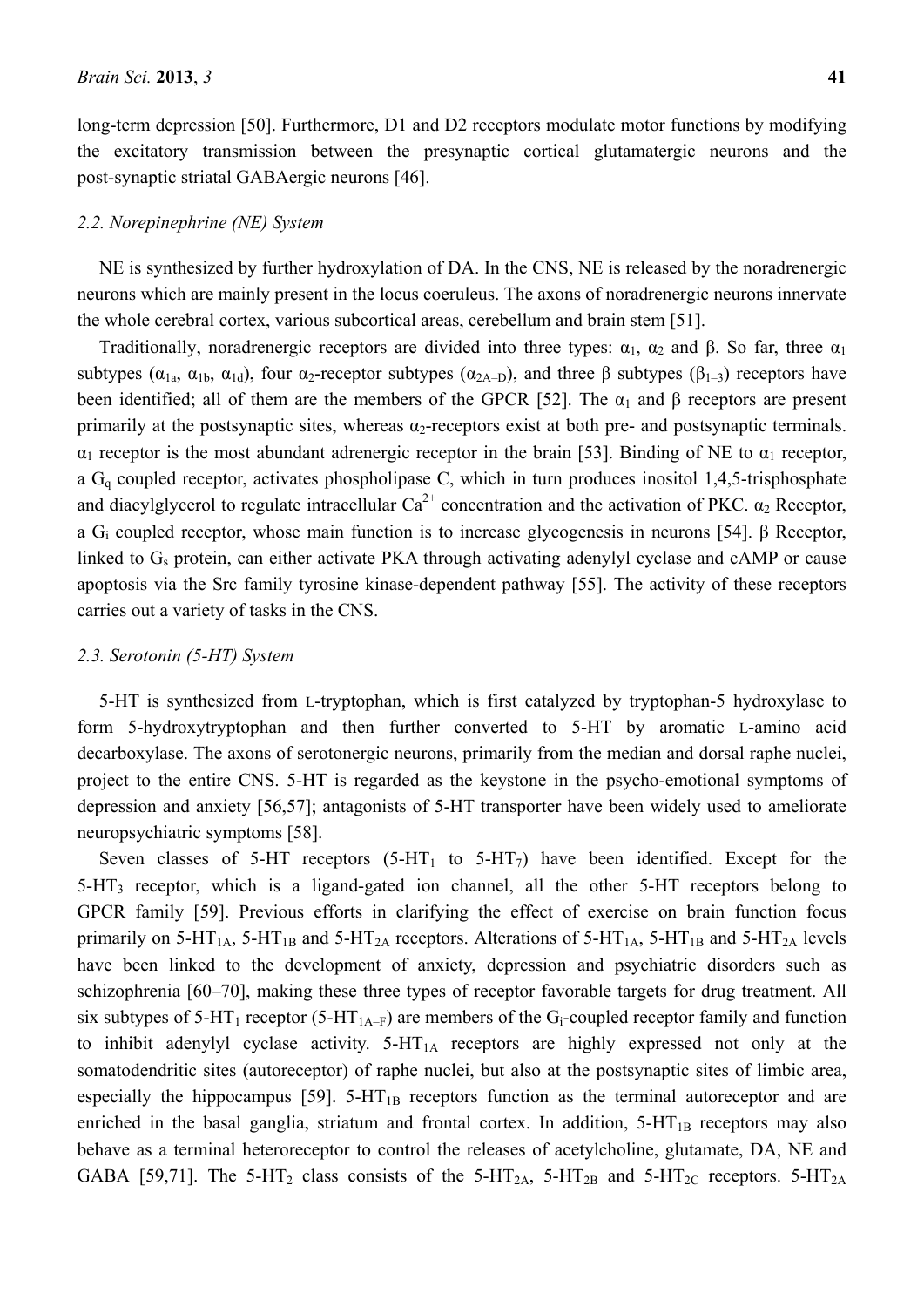receptors are mainly located in the cortex, claustrum and basal ganglia. Activation of  $5-HT<sub>2A</sub>$  receptors results in neuronal depolarization via the phospholipase  $C-Ca^{2+}/PKC$  pathway [72].

# **3. Exercise Modulates the Activities of DA, NE and 5-HT Systems**

A plethora of evidence from animal and human studies indicates that physical exercise improves health, both physically and mentally [73–75]. In the follow section, we will discuss how exercise, via the regulations of monoamine systems, enhances physical and mental adaptive capacities in order to cope with external/internal challenges and maintain homeostasis.

#### *3.1. Exercise and DA System*

Exercise is known to change the DA system in the CNS. Using a radioenzymatic assay followed by a thin-layer chromatography, the concentrations of DA are found to be upregulated in brain homogenates of rats subjected to eight weeks of food-reinforced running-wheel exercise, while a compensatory down-regulation of DA receptor densities is evident in these animals [76]. Upregulation of DA in the brain has been linked to exercise-induced higher levels of serum calcium, which is transported into the brain and affects calcium/calmodulin-dependent DA synthesis by activating the tyrosine hydroxylase enzyme [77]. Furthermore, the binding affinity between DA and DA receptor, determined by [3H]spiroperidol binding, is also increased by exercise training [78,79].

Interestingly, cerebral infarction induced by photothrombosis increases striatal DA content levels [80]. The infarction-induced increases of striatal DA level are reduced by eight days of running-wheel exercise initiated from two days after infarction. Furthermore, running-wheel exercise-induced increases of cortical levels of DA cannot be reproduced in the female R6/1 mice, a model of Huntington disease [81]. In a MPTP-induced PD animal model, treadmill exercise not only increases the stimulus-evoked DA release but also decreases the decay of DA in the dorsal striatum as determined by fast-scan cyclic voltammetry technique [82]. It has been shown that treadmill exercise counteracts the MPTP-induced motor dysfunction by increasing the levels of DA-D2R mRNA and decreasing the levels of striatal DA transporter protein [83]. More recently, upregulation of striatal dopamine D2 receptor by treadmill exercise in the MPTP-induced PD mouse model has been validated by positron emission tomography [84]. The beneficial effects of exercise, both wheel and treadmill running, can be confirmed in a different PD animal model—6-hydroxydopamine-induced dopaminergic neuron death [85–87]. In addition to the therapeutic effects, exercise also provides protection against neurotoxicity. Three months of wheel exercise prior to MPTP treatment protects dopaminergic neuron against MPTP-induced loss in the substantia nigra of mice [88]. Furthermore, in peripheral inflammation-induced PD animal model, four weeks of treadmill exercise before inflammation has been shown to prevent the inflammation-induced dopaminergic neuron loss [89].

Studies of patients with PD suggest that exercise may provide preventive and non-pharmaceutical therapeutic approach for PD. Six months of aerobics exercise significantly improves the executive movement of simple and complex motions in patients diagnosed with mild to moderate PD [90]. Additionally, in an epidemiological evaluation of physical activity in a cohort of more than 200,000 participants, exercise at moderate to vigorous levels is found to protect against PD [91]. Altogether,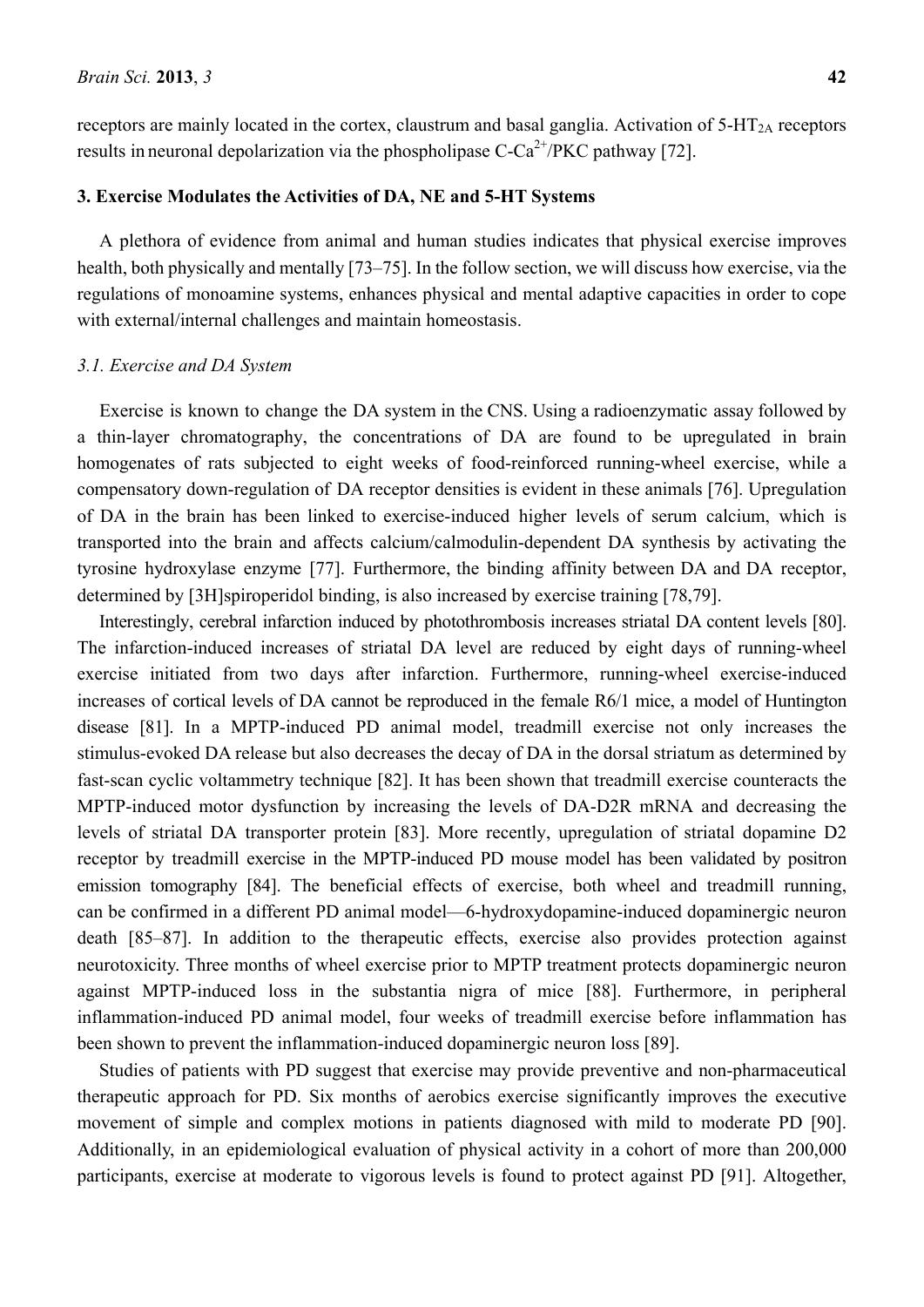exercise not only modulates the direct action of DA system, but also protects DA neuron against toxic assaults.

## *3.2. Exercise and NE System*

In response to external stimuli and the pressure of survival, animals adapt themselves physically and mentally. Exercise is known to enhance neuronal adaptation against harmful stimuli associated with stress. When subjected to inescapable tail shock, an elevation of c-Fos protein, an indication of neuronal activity, occurs in neurons of locus coeruleus [92]. Such stress-induced neuronal activation in the locus coeruleus is reduced by six weeks of wheel running, suggesting that exercise provokes neuronal adaptation in response to uncontrollable stress [92,93]. The protective mechanism of exercise against stress has been attributed to the expression of galanin in locus coeruleus [94]. Galanin hyperpolarizes noradrenergic neurons and inhibits locus coeruleus neuronal firing, leading to a suppression of NE release [95,96]. Reduced NE release from locus coeruleus to target areas, such as frontal cortex and amygdala, confines anxiety behavior [94]. Both chronic treadmill and running-wheel exercise increase the expression of galanin gene in the locus coeruleus [97–100]. Furthermore, the levels of plasma galanin are also increased in humans after acute exercise [101].

In addition to stress resistance, NE also participates in commanding the consolidation and retrieval of memory [102,103], especially emotional memory [104]. Loss of noradrenergic neurons in locus coeruleus has been implied to be involved in the symptoms of cognitive impairment in PD and Alzheimer's disease [105,106]. Both chronic treadmill and wheel exercise increase the levels of NE in the pons-medulla and spinal cord as compared to sedentary controls [107]. Similarly, the levels of NE in brain regions that are linked to cognitive function, including hippocampus and central and medial amygdala, are elevated by chronic treadmill exercise [108]. Blockade of β-adrenoreceptors with various antagonists inhibits the chronic exercise-induced improvement of learning and memory in contextual fear conditioning and water maze tasks [100,109]. The memory performance in both amnestic mild cognitive impairment patients and control subjects is significantly enhanced if a single bout of aerobic exercise is given immediately after learning [110]. Meanwhile, the endogenous activity of NE is also increased by exercise, suggesting a potential linkage between NE and exercise-enhanced cognitive function.

## *3.3. Exercise and 5-HT System*

The 5-HT system is modulated by exercise, though such modulation is brain-region-dependent and is affected by the intensity and duration of exercise. Four weeks of moderate treadmill exercise decreases the levels of 5-HT without affecting the metabolism of 5-HT in the hippocampus [111]. On the contrary, seven days of high-intensity treadmill exercise significantly increases the levels of hippocampal 5-HT [112]. Furthermore, four-week moderate treadmill exercise does not change 5-HT concentration in the amygdala [111]. The levels of 5-HT and its metabolite (5-HIAA) in cortex and striatum are significantly reduced in Huntington's disease (R6/1) mice [81]. Four weeks of running-wheel exercise increases the striatal levels of 5-HIAA in the R6/1 female mice [81]. In the dorsal and median raphe nuclei, running-wheel exercise decreases the levels of 5-HT and 5-HT transporter mRNA, but increases the levels of  $5-HT<sub>1A</sub>$  receptor mRNA [113]. The concentrations of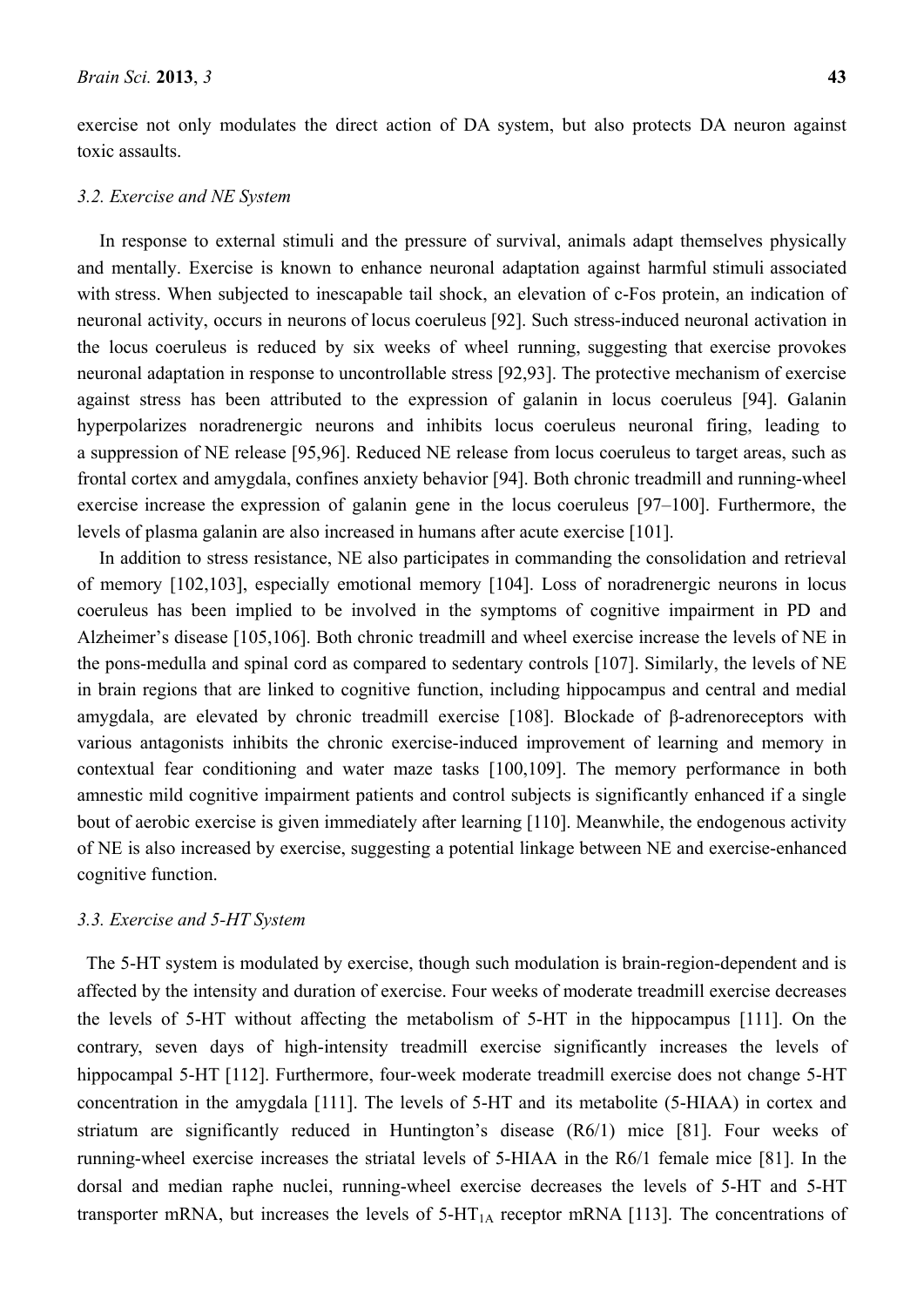5-HT in the brain stem and the hypothalamus are unaltered by wheel exercise [114]. These results indicate that the synthesis and secretion of 5-HT are affected by the intensity of exercise. The high levels of 5-HT induced by high intensity of exercise may also contribute to the central fatigue after endurance exercise. In an infraction animal model, eight days of running-wheel exercise, initiated from two days after infarction, increases the levels of 5-HT in the striatum [80]. Importantly, the levels of 5-HT positively correlate to the motor performance in rotarod test [80]. Moderate exercise has been suggested to serve as a treatment strategy for several psychiatric disorders. Although the mechanism is unclear, regulation of 5-HT receptors has been postulated as one of the potential mechanisms. Most previous studies examining the effect of exercise on 5-HT receptors only focused on  $5-HT<sub>1A</sub>$  and  $5-HT_{1B}$  receptors, leaving the other subtype of  $5-HT$  receptors largely unknown. The effect of exercise on 5-HT receptor is also brain-region-specific. For example, chronic wheel running is known to increase the levels of  $5HT<sub>1A</sub>$  receptor mRNA in the dorsal raphe nucleus [113], while the levels of such mRNA are decreased in the hippocampus [115]. Maternal separation-induced depression-like behaviors and elevation of the hippocampal  $5HT_{1A}$  receptor levels can be recovered by chronic wheel running [115]. Elevated levels of  $5-HT_{1B}$  receptor activity in the hippocampus have been reported in rats subjected to one week of moderate treadmill exercise [112]. Higher levels of  $5-HT_{1B}$  receptor in the hippocampus have been associated with resistance to electric stimulation-elicited learned helplessness [116]. On the contrary, mice with  $5-HT_{1B}$  overexpression in the dorsal raphe nuclei increase anxiolytic behaviors after stress [116]. Both acute and chronic wheel running are known to reduce the level of  $5-HT_{1B}$  receptor mRNA in the dorsal raphe nuclei [113]. These findings support the proposition that exercise is an effective approach to relieve anxiety and protect the brain against uncontrollable stress [93,117,118].

In addition to antidepressant and anxiolytic properties, 5-HT system has also been linked to cognitive function; a perturbation of the 5-HT system is associated with cognitive disease such as Alzheimer's disease [119–122]. 5-HT receptors are abundantly distributed throughout cognition-related brain regions, including amygdala, hippocampus and cortex [123–125]. The levels of  $5-HT<sub>1A</sub>$  and  $5-HT<sub>2A</sub>$  receptors are reduced in brains of mild cognitive impairment patients, indicating that serotonergic dysfunction may represent an early sign of Alzheimer's disease [119,122,126]. Animals that are subjected to exercise perform better in the acquisition of conditioned learning tasks than their respective controls [111,127]. The improved learning performance induced by exercise is associated with downregulation of  $5-HT_{1A}$  receptor and/or upregulation of  $5-HT_{2A}$  in the hippocampus [111,112,128]. An inhibition of the  $G_i$  receptor (e.g., 5-HT<sub>1A</sub>) activity and/or a stimulation of the  $G_s$  receptor (e.g., 5-HT<sub>2A</sub>) activity result in elevation of the levels of cAMP, which is critical for the process of learning and memory. Finally, 5-HT system is known to interplay with the BDNF pathway to form a positive feedback loop that plays an essential role in regulating synaptic plasticity, neurogenesis and neuronal survival in the adult brain [129].

#### **4. Conclusions**

An overwhelming majority of studies accredit that the monoamine systems mediate the exercise-induced enhancement of various brain functions. It is noteworthy that DA, NE and 5-HT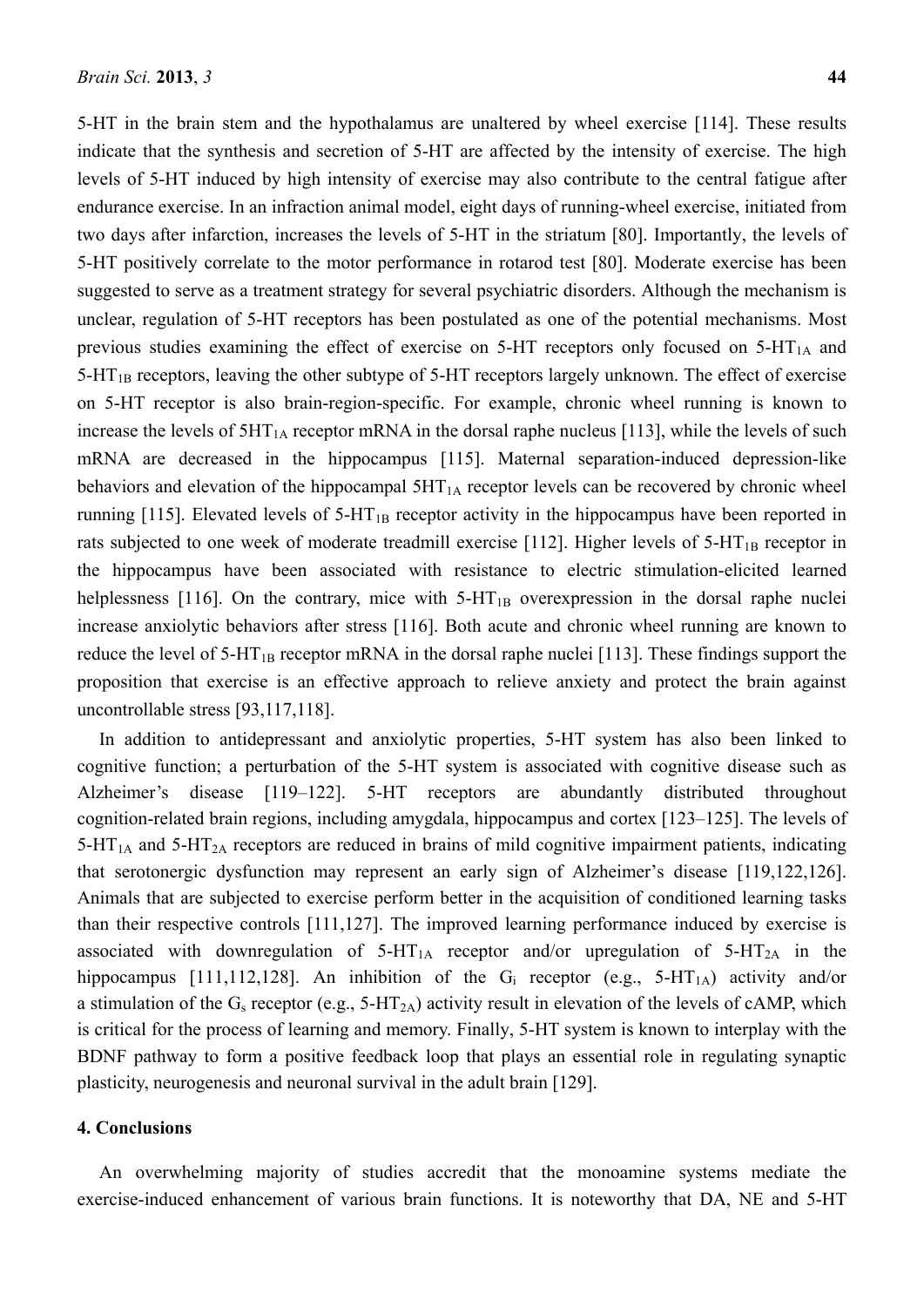receive reciprocal regulation from each other. For instance, 5-HT enhances DA release through the 5-HT4 receptors in the striatum [130]. Activation of locus coeruleus induces DA secretion either directly through firing on the ventral tegmental nucleus dopaminergic neurons, or indirectly through the local glutamatergic neuron to activate neurons in the ventral tegmental nucleus [131,132]. Therefore, the cooperative effects of the monoamine family should also be taken into consideration, while studying the effects of exercise on brain function.

The stimulation of the monoamine system is dependent on exercise intensity. Mandatory treadmill exercise and voluntary wheel running are the two most common forms of exercise in rodent models with different exercise intensities. Treadmill exercise is more effective in enhancing the muscle aerobic capacity and in increasing the serum corticosterone level than that of wheel-running exercise [133]. The exercise-associated stress level could be an underlying modulating factor for their differential effects on brain monoamine systems. Different exercise intensities between treadmill exercise and wheel running may induce different degree of feedback in the hypothalamus-pituitary gland-adrenal gland axis. Furthermore, treadmill exercise is much more effective in activating the BDNF signaling pathway than that of wheel running in hippocampus and amygdala [134]. The effects of BDNF cannot be neglected and should be taken into consideration when studying the effects of exercise on monoamine systems.

## **References**

- 1. Meeusen, R. Exercise and the brain: Insight in new therapeutic modalities. *Ann. Transplant.* **2005**, *10*, 49–51.
- 2. Knochel, C.; Oertel-Knochel, V.; O'Dwyer, L.; Prvulovic, D.; Alves, G.; Kollmann, B.; Hampel, H. Cognitive and behavioural effects of physical exercise in psychiatric patients. *Prog. Neurobiol.* **2012**, *96*, 46–68.
- 3. Tordeurs, D.; Janne, P.; Appart, A.; Zdanowicz, N.; Reynaert, C. Effectiveness of physical exercise in psychiatry: A therapeutic approach? *Encephale* **2011**, *37*, 345–352.
- 4. Wolff, E.; Gaudlitz, K.; von Lindenberger, B.L.; Plag, J.; Heinz, A.; Strohle, A. Exercise and physical activity in mental disorders. *Eur. Arch. Psychiatry Clin. Neurosci.* **2011**, *261*, S186–S191.
- 5. Carek, P.J.; Laibstain, S.E.; Carek, S.M. Exercise for the treatment of depression and anxiety. *Int. J. Psychiatry Med.* **2011**, *41*, 15–28.
- 6. Dinas, P.C.; Koutedakis, Y.; Flouris, A.D. Effects of exercise and physical activity on depression. *Ir. J. Med. Sci.* **2011**, *180*, 319–325.
- 7. Alsuwaidan, M.T.; Kucyi, A.; Law, C.W.; McIntyre, R.S. Exercise and bipolar disorder: A review of neurobiological mediators. *Neuromolecular Med.* **2009**, *11*, 328–336.
- 8. Archer, T. Influence of physical exercise on traumatic brain injury deficits: Scaffolding effect. *Neurotox. Res.* **2012**, *21*, 418–434.
- 9. Lojovich, J.M. The relationship between aerobic exercise and cognition: Is movement medicinal? *J. Head Trauma Rehabil.* **2010**, *25*, 184–192.
- 10. Devine, J.M.; Zafonte, R.D. Physical exercise and cognitive recovery in acquired brain injury: A review of the literature. *Phys. Med. Rehabil.* **2009**, *1*, 560–575.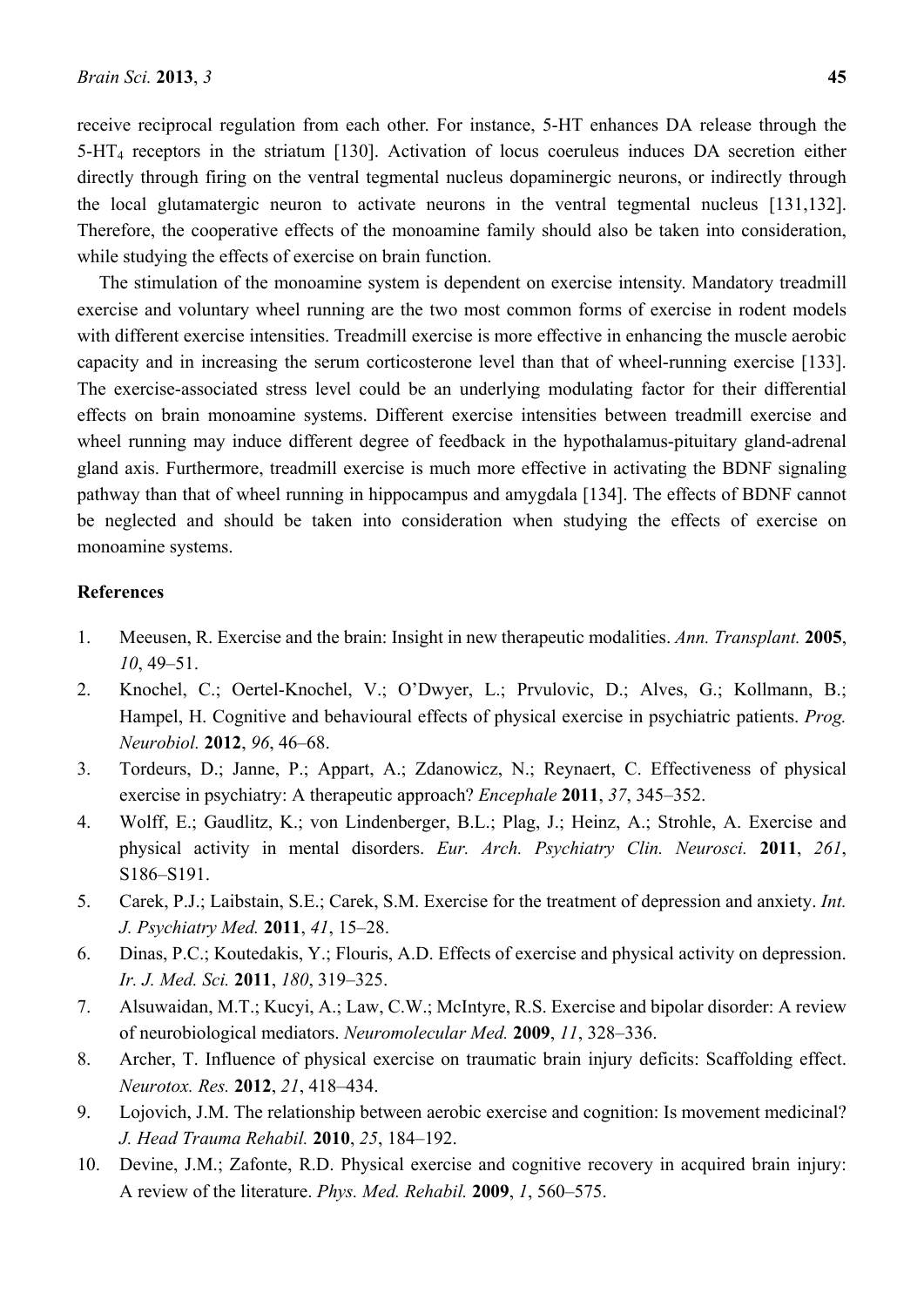- 11. Achiron, A.; Kalron, A. Physical activity: Positive impact on brain plasticity. *Harefuah* **2008**, *147*, 252–255.
- 12. Vaynman, S.; Gomez-Pinilla, F. License to run: Exercise impacts functional plasticity in the intact and injured central nervous system by using neurotrophins. *Neurorehabil. Neural Repair* **2005**, *19*, 283–295.
- 13. Smith, A.D.; Zigmond, M.J. Can the brain be protected through exercise? Lessons from an animal model of parkinsonism. *Exp. Neurol.* **2003**, *184*, 31–39.
- 14. Hubert, M. Physical therapy for Parkinson's disease. *Rev. Med. Brux.* **2011**, *32*, 388–392.
- 15. Ahlskog, J.E. Does vigorous exercise have a neuroprotective effect in Parkinson disease? *Neurology* **2011**, *77*, 288–294.
- 16. Radak, Z.; Hart, N.; Sarga, L.; Koltai, E.; Atalay, M.; Ohno, H.; Boldogh, I. Exercise plays a preventive role against Alzheimer's disease. *J. Alzheimers Dis.* **2010**, *20*, 777–783.
- 17. Rolland, Y.; Abellan van Kan, G.; Vellas, B. Physical activity and Alzheimer's disease: From prevention to therapeutic perspectives. *J. Am. Med. Dir. Assoc.* **2008**, *9*, 390–405.
- 18. Yu, F.; Kolanowski, A.M.; Strumpf, N.E.; Eslinger, P.J. Improving cognition and function through exercise intervention in Alzheimer's disease. *J. Nurs. Scholarsh.* **2006**, *38*, 358–365.
- 19. Leeuwenburgh, C.; Heinecke, J.W. Oxidative stress and antioxidants in exercise. *Curr. Med. Chem.* **2001**, *8*, 829–838.
- 20. Parise, G.; Phillips, S.M.; Kaczor, J.J.; Tarnopolsky, M.A. Antioxidant enzyme activity is up-regulated after unilateral resistance exercise training in older adults. *Free Radic. Biol. Med.*  **2005**, *39*, 289–295.
- 21. Cotman, C.W.; Berchtold, N.C. Exercise: A behavioral intervention to enhance brain health and plasticity. *Trends Neurosci.* **2002**, *25*, 295–301.
- 22. Carro, E.; Nunez, A.; Busiguina, S.; Torres-Aleman, I. Circulating insulin-like growth factor I mediates effects of exercise on the brain. *J. Neurosci.* **2000**, *20*, 2926–2933.
- 23. Nicklas, B.J.; Hsu, F.C.; Brinkley, T.J.; Church, T.; Goodpaster, B.H.; Kritchevsky, S.B.; Pahor, M. Exercise training and plasma C-reactive protein and interleukin-6 in elderly people. *J. Am. Geriatr. Soc.* **2008**, *56*, 2045–2052.
- 24. Pedersen, B.K.; Bruunsgaard, H.; Ostrowski, K.; Krabbe, K.; Hansen, H.; Krzywkowski, K.; Toft, A.; Sondergaard, S.R.; Petersen, E.W.; Ibfelt, T.; Schjerling, P. Cytokines in aging and exercise. *Int. J. Sports Med.* **2000**, *21*, S4–S9.
- 25. Van Praag, H. Exercise and the brain: Something to chew on. *Trends Neurosci.* **2009**, *32*, 283–290.
- 26. Acworth, I.; Nicholass, J.; Morgan, B.; Newsholme, E.A. Effect of sustained exercise on concentrations of plasma aromatic and branched-chain amino acids and brain amines. *Biochem. Biophys. Res. Commun.* **1986**, *137*, 149–153.
- 27. Newsholme, E.A.; Acworth, I.N.; Blomstrand, E. *Amino Acid, Brain Neurotransmitters and a Functional Link between Muscle and Brain That Is Important in Sustained Exercise*; John Libbey Eurotext Ltd.: London, UK, 1987.
- 28. Caperuto, E.C.; dos Santos, R.V.; Mello, M.T.; Costa Rosa, L.F. Effect of endurance training on hypothalamic serotonin concentration and performance. *Clin. Exp. Pharmacol. Physiol.* **2009**, *36*, 189–191.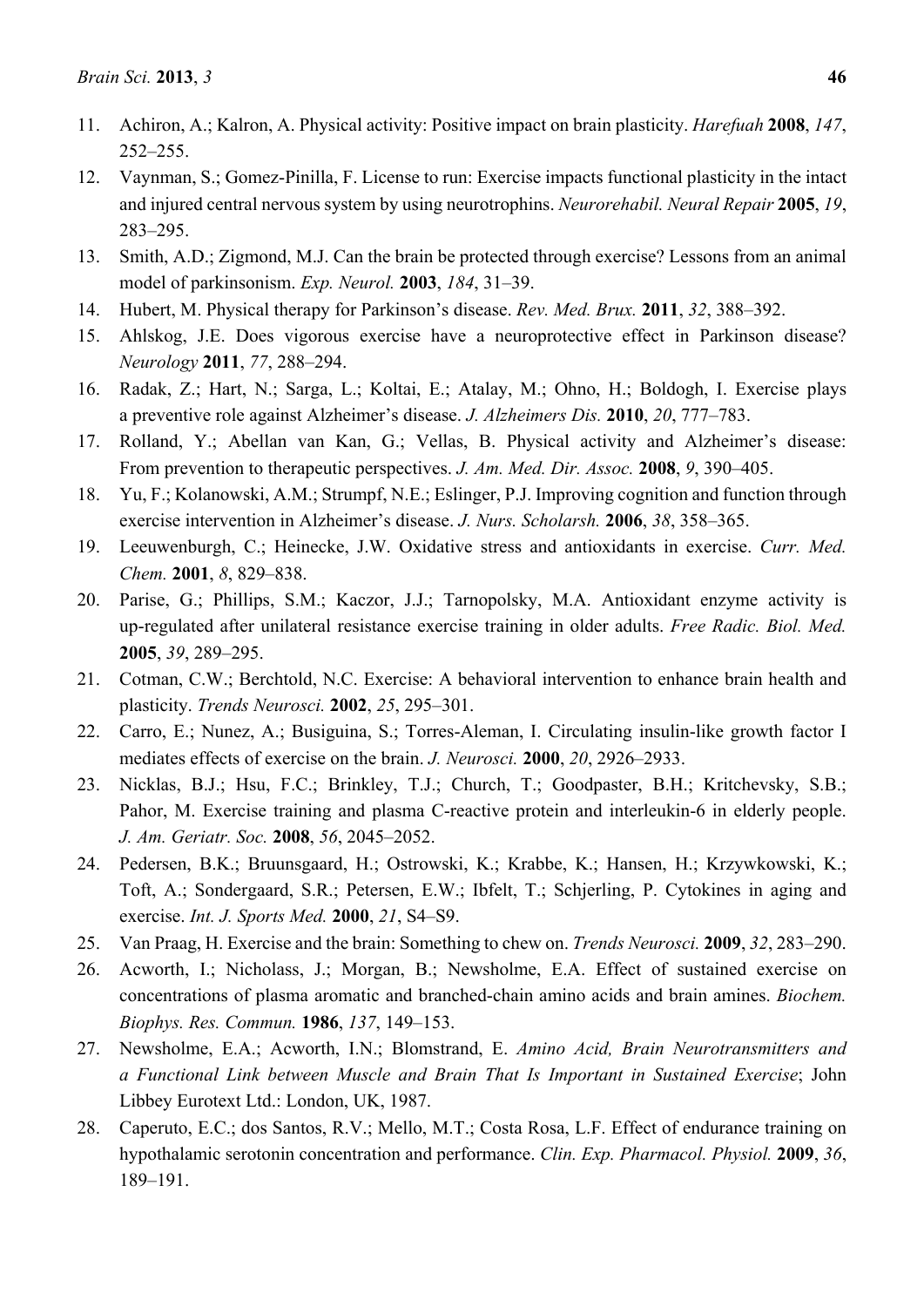- 29. Blomstrand, E. A role for branched-chain amino acids in reducing central fatigue. *J. Nutr.* **2006**, *136*, 544S–547S.
- 30. Meeusen, R.; Watson, P.; Dvorak, J. The brain and fatigue: new opportunities for nutritional interventions? *J. Sports Sci.* **2006**, *24*, 773–782.
- 31. Meeusen, R.; Watson, P.; Hasegawa, H.; Roelands, B.; Piacentini, M.F. Central fatigue: The serotonin hypothesis and beyond. *Sports Med.* **2006**, *36*, 881–909.
- 32. Fernstrom, J.D.; Fernstrom, M.H. Exercise, serum free tryptophan, and central fatigue. *J. Nutr.*  **2006**, *136*, 553S–559S.
- 33. Newsholme, E.A.; Blomstrand, E. Branched-chain amino acids and central fatigue. *J. Nutr.* **2006**, *136*, 274S–276S.
- 34. Yang, D.S.; Liu, X.L.; Qiao, D.C. Dynamic changes of 5-HT, DA and their metabolin in rat striatum during exhaustive exercise and recovery (in Chinese). *Zhongguo Ying Yong Sheng Li Xue Za Zhi* **2011**, *27*, 432–436.
- 35. Leite, L.H.; Rodrigues, A.G.; Soares, D.D.; Marubayashi, U.; Coimbra, C.C. Central fatigue induced by losartan involves brain serotonin and dopamine content. *Med. Sci. Sports Exerc.* **2010**, *42*, 1469–1476.
- 36. Meeusen, R.; Watson, P. Amino acids and the brain: Do they play a role in "central fatigue"? *Int. J. Sport Nutr. Exerc. Metab.* **2007**, *17*, S37–S46.
- 37. Jacobs, I.; Bell, D.G. Effects of acute modafinil ingestion on exercise time to exhaustion. *Med. Sci. Sports Exerc.* **2004**, *36*, 1078–1082.
- 38. Foley, T.E.; Fleshner, M. Neuroplasticity of dopamine circuits after exercise: Implications for central fatigue. *Neuromolecular Med.* **2008**, *10*, 67–80.
- 39. Guszkowska, M. Effects of exercise on anxiety, depression and mood. *Psychiatr. Pol.* **2004**, *38*, 611–620.
- 40. Fernandez, H.H. Updates in the medical management of Parkinson disease. *Cleve. Clin. J. Med.*  **2012**, *79*, 28–35.
- 41. Albrecht, F.E.; Xu, J.; Moe, O.W.; Hopfer, U.; Simonds, W.F.; Orlowski, J.; Jose, P.A. Regulation of NHE3 activity by G protein subunits in renal brush-border membranes. *Am. J. Physiol. Regul. Integr. Comp. Physiol.* **2000**, *278*, R1064–R1073.
- 42. Hussain, T.; Lokhandwala, M.F. Renal dopamine DA1 receptor coupling with  $G(S)$  and  $G(q/11)$ proteins in spontaneously hypertensive rats. *Am. J. Physiol.* **1997**, *272*, F339–F346.
- 43. Jaber, M.; Robinson, S.W.; Missale, C.; Caron, M.G. Dopamine receptors and brain function. *Neuropharmacology* **1996**, *35*, 1503–1519.
- 44. Sidhu, A.; Niznik, H.B. Coupling of dopamine receptor subtypes to multiple and diverse G proteins. *Int. J. Dev. Neurosci.* **2000**, *18*, 669–677.
- 45. Calabresi, P.; Picconi, B.; Tozzi, A.; di Filippo, M. Dopamine-mediated regulation of corticostriatal synaptic plasticity. *Trends Neurosci.* **2007**, *30*, 211–219.
- 46. Calabresi, P.; Pisani, A.; Centonze, D.; Bernardi, G. Role of dopamine receptors in the short- and long-term regulation of corticostriatal transmission. *Nihon Shinkei Seishin Yakurigaku Zasshi*  **1997**, *17*, 101–104.
- 47. Bagetta, V.; Ghiglieri, V.; Sgobio, C.; Calabresi, P.; Picconi, B. Synaptic dysfunction in Parkinson's disease. *Biochem. Soc. Trans.* **2010**, *38*, 493–497.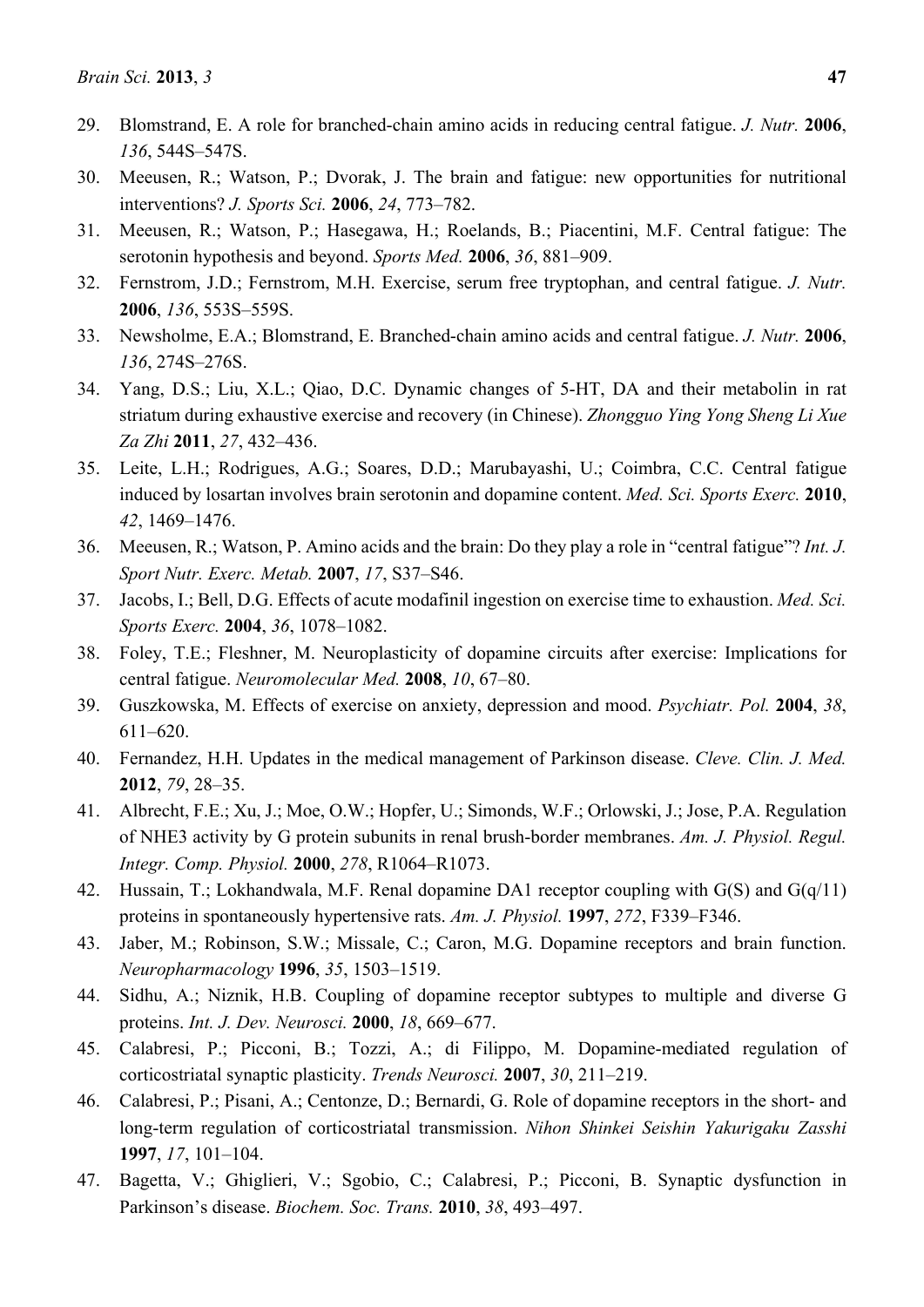- 48. Lovinger, D.M. Neurotransmitter roles in synaptic modulation, plasticity and learning in the dorsal striatum. *Neuropharmacology* **2010**, *58*, 951–961.
- 49. Wilson, C.J. Striatal D2 receptors and LTD: Yes, but not where you thought they were. *Neuron*  **2006**, *50*, 347–348.
- 50. Chen, Z.; Ito, K.; Fujii, S.; Miura, M.; Furuse, H.; Sasaki, H.; Kaneko, K.; Kato, H.; Miyakawa, H. Roles of dopamine receptors in long-term depression: Enhancement via D1 receptors and inhibition via D2 receptors. *Receptors Channels* **1996**, *4*, 1–8.
- 51. Bouret, S.; Sara, S.J. Network reset: A simplified overarching theory of locus coeruleus noradrenaline function. *Trends Neurosci.* **2005**, *28*, 574–582.
- 52. Berridge, C.W.; Waterhouse, B.D. The locus coeruleus-noradrenergic system: Modulation of behavioral state and state-dependent cognitive processes. *Brain Res. Brain Res. Rev.* **2003**, *42*, 33–84.
- 53. Piascik, M.T.; Perez, D.M. Alpha1-adrenergic receptors: New insights and directions. *J. Pharmacol. Exp. Ther.* **2001**, *298*, 403–410.
- 54. Hertz, L.; Peng, L.; Dienel, G.A. Energy metabolism in astrocytes: High rate of oxidative metabolism and spatiotemporal dependence on glycolysis/glycogenolysis. *J. Cereb. Blood Flow Metab.* **2007**, *27*, 219–249.
- 55. Ma, Y.C.; Huang, X.Y. Novel signaling pathway through the beta-adrenergic receptor. *Trends Cardiovasc. Med.* **2002**, *12*, 46–49.
- 56. Graeff, F.G.; Guimaraes, F.S.; de Andrade, T.G.; Deakin, J.F. Role of 5-HT in stress, anxiety, and depression. *Pharmacol. Biochem. Behav.* **1996**, *54*, 129–141.
- 57. Owens, M.J.; Nemeroff, C.B. Role of serotonin in the pathophysiology of depression: Focus on the serotonin transporter. *Clin. Chem.* **1994**, *40*, 288–295.
- 58. Asarnow, J.R.; Emslie, G.; Clarke, G.; Wagner, K.D.; Spirito, A.; Vitiello, B.; Iyengar, S.; Shamseddeen, W.; Ritz, L.; McCracken, J.; *et al.* Treatment of selective serotonin reuptake inhibitor-resistant depression in adolescents: Predictors and moderators of treatment response. *J. Am. Acad. Child. Adolesc. Psychiatry* **2009**, *48*, 330–339.
- 59. Hoyer, D.; Hannon, J.P.; Martin, G.R. Molecular, pharmacological and functional diversity of 5-HT receptors. *Pharmacol. Biochem. Behav.* **2002**, *71*, 533–554.
- 60. Lopez-Figueroa, A.L.; Norton, C.S.; Lopez-Figueroa, M.O.; Armellini-Dodel, D.; Burke, S.; Akil, H.; Lopez, J.F.; Watson, S.J. Serotonin 5-HT1A, 5-HT1B, and 5-HT2A receptor mRNA expression in subjects with major depression, bipolar disorder, and schizophrenia. *Biol. Psychiatry*  **2004**, *55*, 225–233.
- 61. De Vry, J. 5-HT1A receptor agonists: Recent developments and controversial issues. *Psychopharmacology (Berl.)* **1995**, *121*, 1–26.
- 62. Murrough, J.W.; Neumeister, A. The serotonin 1B receptor: A new target for depression therapeutics? *Biol. Psychiatry* **2011**, *69*, 714–715.
- 63. Watson, J.M.; Dawson, L.A. Characterization of the potent 5-HT(1A/B) receptor antagonist and serotonin reuptake inhibitor SB-649915: Preclinical evidence for hastened onset of antidepressant/anxiolytic efficacy. *CNS Drug Rev.* **2007**, *13*, 206–223.
- 64. Moret, C.; Briley, M. The possible role of 5-HT(1B/D) receptors in psychiatric disorders and their potential as a target for therapy. *Eur. J. Pharmacol.* **2000**, *404*, 1–12.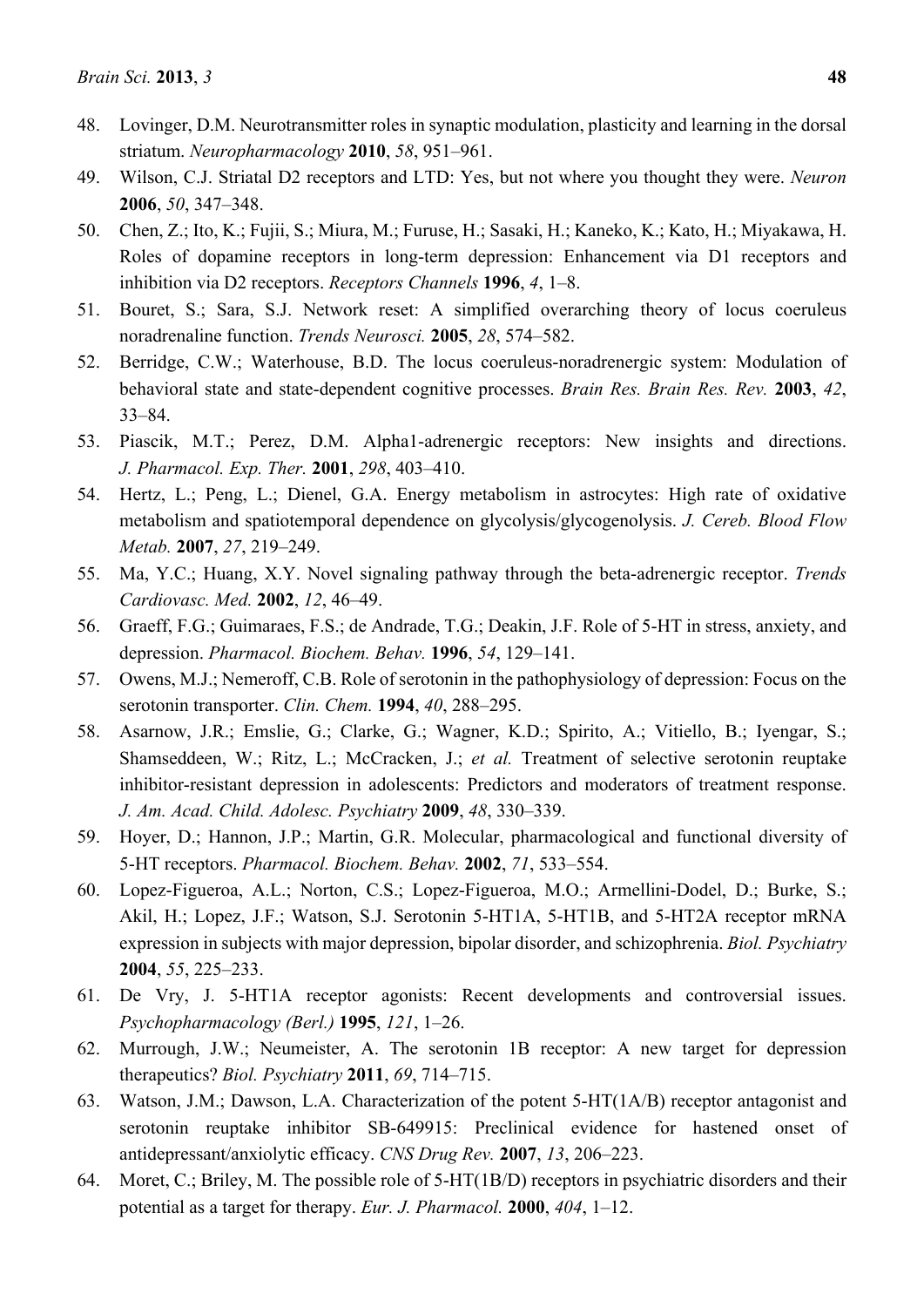- 65. Ebdrup, B.H.; Rasmussen, H.; Arnt, J.; Glenthoj, B. Serotonin 2A receptor antagonists for treatment of schizophrenia. *Expert Opin. Investig. Drugs* **2011**, *20*, 1211–1223.
- 66. Tiwari, A.K.; Souza, R.P.; Muller, D.J. Pharmacogenetics of anxiolytic drugs. *J. Neural Transm.*  **2009**, *116*, 667–677.
- 67. Berg, K.A.; Harvey, J.A.; Spampinato, U.; Clarke, W.P. Physiological and therapeutic relevance of constitutive activity of 5-HT 2A and 5-HT 2C receptors for the treatment of depression. *Prog. Brain Res.* **2008**, *172*, 287–305.
- 68. Adell, A.; Castro, E.; Celada, P.; Bortolozzi, A.; Pazos, A.; Artigas, F. Strategies for producing faster acting antidepressants. *Drug Discov. Today* **2005**, *10*, 578–585.
- 69. Celada, P.; Puig, M.; Amargos-Bosch, M.; Adell, A.; Artigas, F. The therapeutic role of 5-HT1A and 5-HT2A receptors in depression. *J. Psychiatry Neurosci.* **2004**, *29*, 252–265.
- 70. De Angelis, L. 5-HT2A antagonists in psychiatric disorders. *Curr. Opin. Investig. Drugs* **2002**, *3*, 106–112.
- 71. Pauwels, P.J. 5-HT 1B/D receptor antagonists. *Gen. Pharmacol.* **1997**, *29*, 293–303.
- 72. Hoyer, D.; Clarke, D.E.; Fozard, J.R.; Hartig, P.R.; Martin, G.R.; Mylecharane, E.J.; Saxena, P.R.; Humphrey, P.P. International Union of Pharmacology classification of receptors for 5-hydroxytryptamine (Serotonin). *Pharmacol. Rev.* **1994**, *46*, 157–203.
- 73. Deslandes, A.; Moraes, H.; Ferreira, C.; Veiga, H.; Silveira, H.; Mouta, R.; Pompeu, F.A.; Coutinho, E.S.; Laks, J. Exercise and mental health: Many reasons to move. *Neuropsychobiology*  **2009**, *59*, 191–198.
- 74. Wipfli, B.; Landers, D.; Nagoshi, C.; Ringenbach, S. An examination of serotonin and psychological variables in the relationship between exercise and mental health. *Scand. J. Med. Sci. Sports* **2011**, *21*, 474–481.
- 75. Yau, S.Y.; Lau, B.W.; So, K.F. Adult hippocampal neurogenesis: A possible way how physical exercise counteracts stress. *Cell Transplant.* **2011**, *20*, 99–111.
- 76. De Castro, J.M.; Duncan, G. Operantly conditioned running: Effects on brain catecholamine concentrations and receptor densities in the rat. *Pharmacol. Biochem. Behav.* **1985**, *23*, 495–500.
- 77. Sutoo, D.; Akiyama, K. Regulation of brain function by exercise. *Neurobiol. Dis.* **2003**, *13*, 1–14.
- 78. MacRae, P.G.; Spirduso, W.W.; Walters, T.J.; Farrar, R.P.; Wilcox, R.E. Endurance training effects on striatal D2 dopamine receptor binding and striatal dopamine metabolites in presenescent older rats. *Psychopharmacology (Berl.)* **1987**, *92*, 236–240.
- 79. MacRae, P.G.; Spirduso, W.W.; Cartee, G.D.; Farrar, R.P.; Wilcox, R.E. Endurance training effects on striatal D2 dopamine receptor binding and striatal dopamine metabolite levels. *Neurosci. Lett.* **1987**, *79*, 138–144.
- 80. Mizutani, K.; Sonoda, S.; Karasawa, N.; Yamada, K.; Shimpo, K.; Chihara, T.; Takeuchi, T.; Hasegawa, Y.; Kubo, K.Y. Effects of exercise after focal cerebral cortex infarction on basal ganglion. *Neurol. Sci.* **2012**, doi:10.1007/s10072-012-1137-3.
- 81. Renoir, T.; Chevarin, C.; Lanfumey, L.; Hannan, A.J. Effect of enhanced voluntary physical exercise on brain levels of monoamines in Huntington disease mice. *PLoS Curr.* **2011**, *3*, doi:10.1371/currents.RRN1281.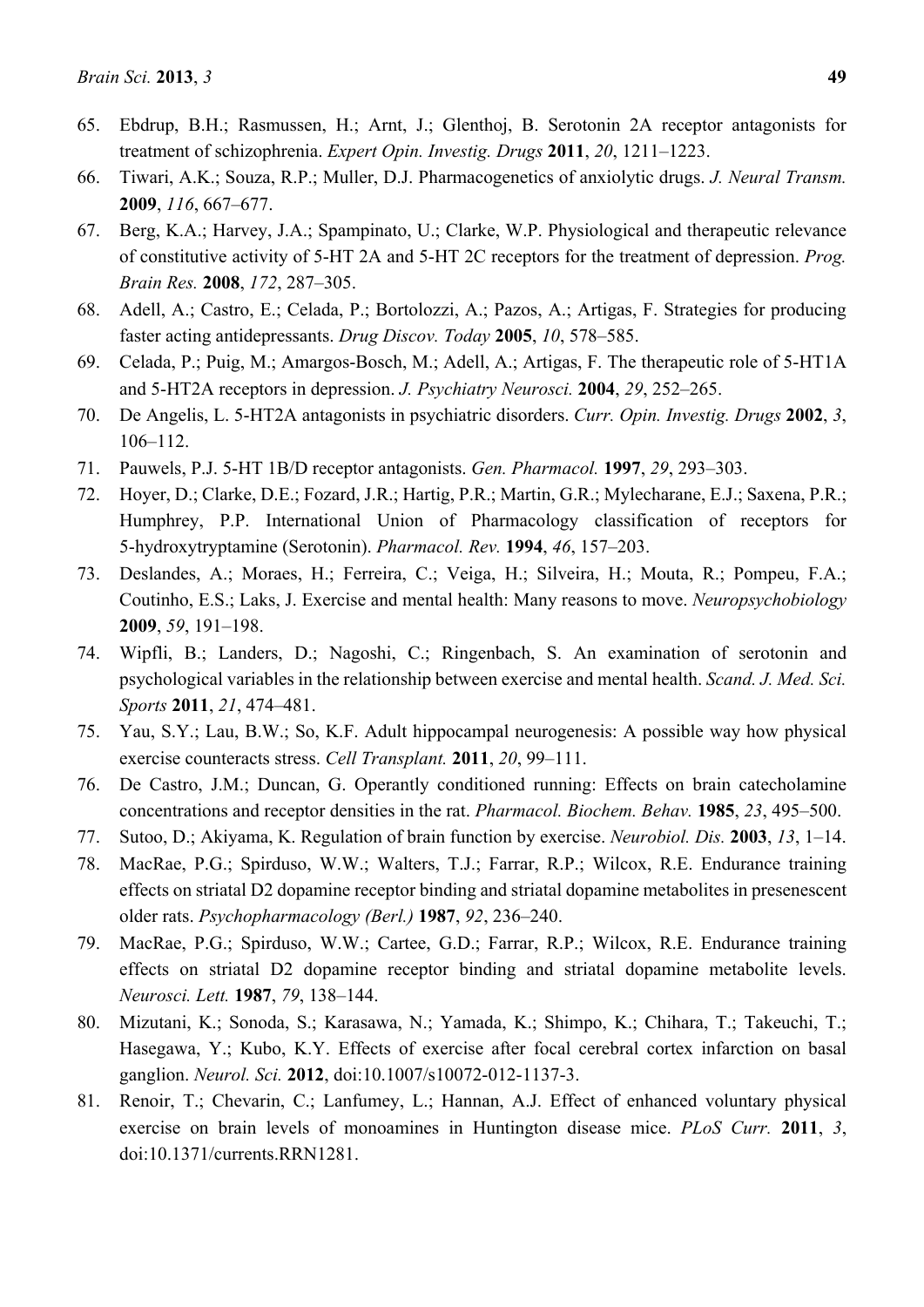- 82. Petzinger, G.M.; Walsh, J.P.; Akopian, G.; Hogg, E.; Abernathy, A.; Arevalo, P.; Turnquist, P.; Vuckovic, M.; Fisher, B.E.; Togasaki, D.M.; Jakowec, M.W. Effects of treadmill exercise on dopaminergic transmission in the 1-methyl-4-phenyl-1,2,3,6-tetrahydropyridine-lesioned mouse model of basal ganglia injury. *J. Neurosci.* **2007**, *27*, 5291–5300.
- 83. Fisher, B.E.; Petzinger, G.M.; Nixon, K.; Hogg, E.; Bremmer, S.; Meshul, C.K.; Jakowec, M.W. Exercise-induced behavioral recovery and neuroplasticity in the 1-methyl-4-phenyl-1,2,3,6-tetrahydropyridine-lesioned mouse basal ganglia. *J. Neurosci. Res.*  **2004**, *77*, 378–390.
- 84. Vuckovic, M.G.; Li, Q.; Fisher, B.; Nacca, A.; Leahy, R.M.; Walsh, J.P.; Mukherjee, J.; Williams, C.; Jakowec, M.W.; Petzinger, G.M. Exercise elevates dopamine D2 receptor in a mouse model of Parkinson's disease: In vivo imaging with [(1)(8)F]fallypride. *Mov. Disord.*  **2010**, *25*, 2777–2784.
- 85. Yoon, M.C.; Shin, M.S.; Kim, T.S.; Kim, B.K.; Ko, I.G.; Sung, Y.H.; Kim, S.E.; Lee, H.H.; Kim, Y.P.; Kim, C.J. Treadmill exercise suppresses nigrostriatal dopaminergic neuronal loss in 6-hydroxydopamine-induced Parkinson's rats. *Neurosci. Lett.* **2007**, *423*, 12–17.
- 86. Tajiri, N.; Yasuhara, T.; Shingo, T.; Kondo, A.; Yuan, W.; Kadota, T.; Wang, F.; Baba, T.; Tayra, J.T.; Morimoto, T.; *et al.* Exercise exerts neuroprotective effects on Parkinson's disease model of rats. *Brain Res.* **2010**, *1310*, 200–207.
- 87. Mabandla, M.; Kellaway, L.; St Clair Gibson, A.; Russell, V.A. Voluntary running provides neuroprotection in rats after 6-hydroxydopamine injection into the medial forebrain bundle. *Metab. Brain Dis.* **2004**, *19*, 43–50.
- 88. Gerecke, K.M.; Jiao, Y.; Pani, A.; Pagala, V.; Smeyne, R.J. Exercise protects against MPTP-induced neurotoxicity in mice. *Brain Res.* **2010**, *1341*, 72–83.
- 89. Wu, S.Y.; Wang, T.F.; Yu, L.; Jen, C.J.; Chuang, J.I.; Wu, F.S.; Wu, C.W.; Kuo, Y.M. Running exercise protects the substantia nigra dopaminergic neurons against inflammation-induced degeneration via the activation of BDNF signaling pathway. *Brain Behav. Immun.* **2011**, *25*, 135–146.
- 90. Tanaka, K.; Quadros, A.C., Jr.; Santos, R.F.; Stella, F.; Gobbi, L.T.; Gobbi, S. Benefits of physical exercise on executive functions in older people with Parkinson's disease. *Brain Cogn.* **2009**, *69*, 435–441.
- 91. Xu, Q.; Park, Y.; Huang, X.; Hollenbeck, A.; Blair, A.; Schatzkin, A.; Chen, H. Physical activities and future risk of Parkinson disease. *Neurology* **2010**, *75*, 341–348.
- 92. Greenwood, B.N.; Kennedy, S.; Smith, T.P.; Campeau, S.; Day, H.E.; Fleshner, M. Voluntary freewheel running selectively modulates catecholamine content in peripheral tissue and c-Fos expression in the central sympathetic circuit following exposure to uncontrollable stress in rats. *Neuroscience* **2003**, *120*, 269–281.
- 93. Greenwood, B.N.; Fleshner, M. Exercise, learned helplessness, and the stress-resistant brain. *Neuromolecular Med.* **2008**, *10*, 81–98.
- 94. Sciolino, N.R.; Holmes, P.V. Exercise offers anxiolytic potential: A role for stress and brain noradrenergic-galaninergic mechanisms. *Neurosci. Biobehav. Rev.* **2012**, *36*, 1965–1984.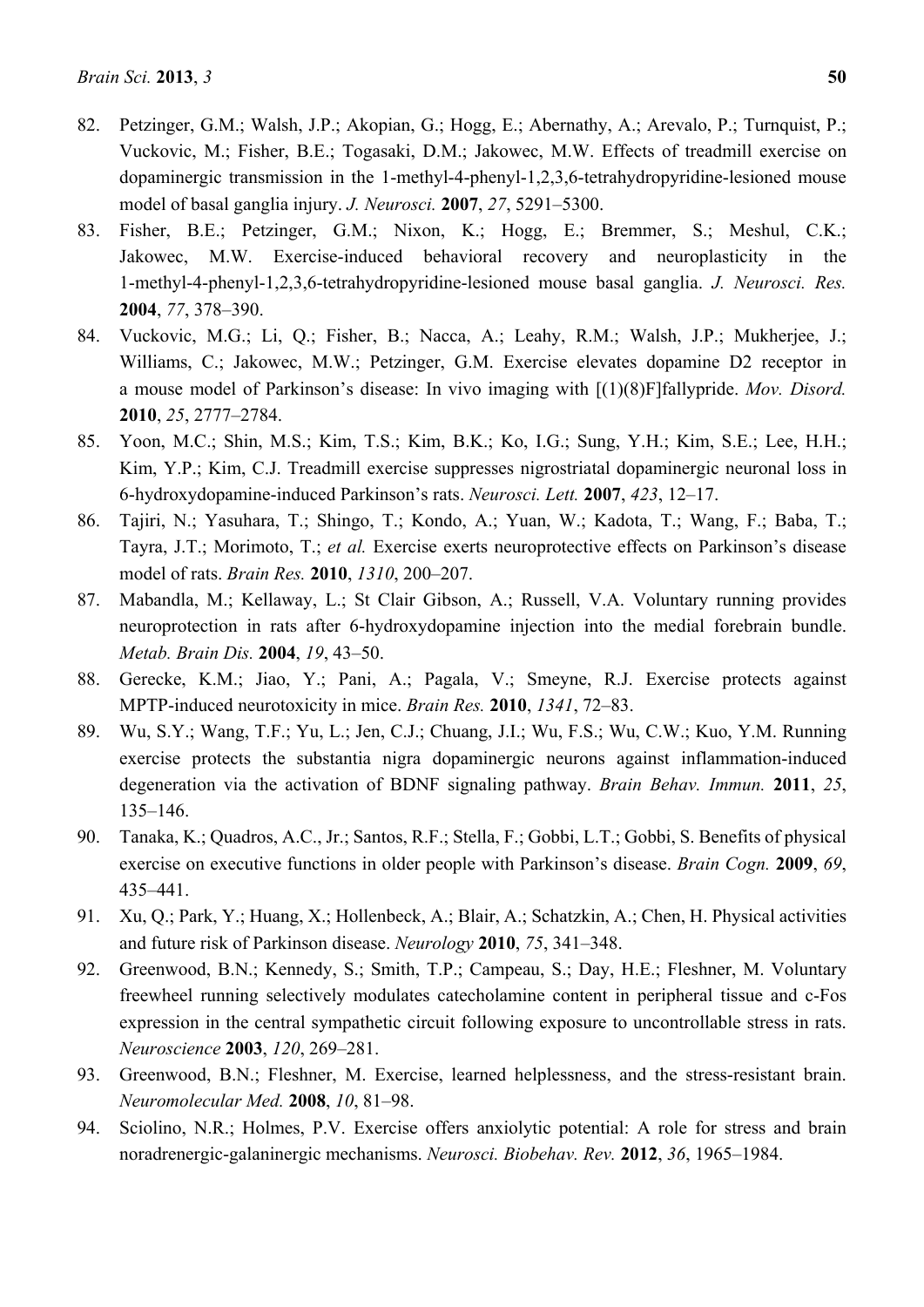- 95. Pieribone, V.A.; Xu, Z.Q.; Zhang, X.; Grillner, S.; Bartfai, T.; Hokfelt, T. Galanin induces a hyperpolarization of norepinephrine-containing locus coeruleus neurons in the brainstem slice. *Neuroscience* **1995**, *64*, 861–874.
- 96. Seutin, V.; Verbanck, P.; Massotte, L.; Dresse, A. Galanin decreases the activity of locus coeruleus neurons *in vitro*. *Eur. J. Pharmacol.* **1989**, *164*, 373–376.
- 97. O'Neal, H.A.; van Hoomissen, J.D.; Holmes, P.V.; Dishman, R.K. Prepro-galanin messenger RNA levels are increased in rat locus coeruleus after treadmill exercise training. *Neurosci. Lett.*  **2001**, *299*, 69–72.
- 98. Murray, P.S.; Groves, J.L.; Pettett, B.J.; Britton, S.L.; Koch, L.G.; Dishman, R.K.; Holmes, P.V. Locus coeruleus galanin expression is enhanced after exercise in rats selectively bred for high capacity for aerobic activity. *Peptides* **2010**, *31*, 2264–2268.
- 99. Reiss, J.I.; Dishman, R.K.; Boyd, H.E.; Robinson, J.K.; Holmes, P.V. Chronic activity wheel running reduces the severity of kainic acid-induced seizures in the rat: Possible role of galanin. *Brain Res.* **2009**, *1266*, 54–63.
- 100. Van Hoomissen, J.D.; Holmes, P.V.; Zellner, A.S.; Poudevigne, A.; Dishman, R.K. Effects of beta-adrenoreceptor blockade during chronic exercise on contextual fear conditioning and mRNA for galanin and brain-derived neurotrophic factor. *Behav. Neurosci.* **2004**, *118*, 1378–1390.
- 101. Legakis, I.N.; Mantzouridis, T.; Saramantis, A.; Phenekos, C.; Tzioras, C.; Mountokalakis, T. Human galanin secretion is increased upon normal exercise test in middle-age individuals. *Endocr. Res.* **2000**, *26*, 357–364.
- 102. Murchison, C.F.; Zhang, X.Y.; Zhang, W.P.; Ouyang, M.; Lee, A.; Thomas, S.A. A distinct role for norepinephrine in memory retrieval. *Cell* **2004**, *117*, 131–143.
- 103. Tully, K.; Bolshakov, V.Y. Emotional enhancement of memory: How norepinephrine enables synaptic plasticity. *Mol. Brain* **2010**, *3*, 15.
- 104. Groch, S.; Wilhelm, I.; Diekelmann, S.; Sayk, F.; Gais, S.; Born, J. Contribution of norepinephrine to emotional memory consolidation during sleep. *Psychoneuroendocrinology* **2011**, *36*, 1342–1350.
- 105. Szot, P. Common factors among Alzheimer's disease, Parkinson's disease, and epilepsy: Possible role of the noradrenergic nervous system. *Epilepsia* **2012**, *53*, 61–66.
- 106. Vazey, E.M.; Aston-Jones, G. The emerging role of norepinephrine in cognitive dysfunctions of Parkinson's disease. *Front. Behav. Neurosci.* **2012**, *6*, 48.
- 107. Dunn, A.L.; Reigle, T.G.; Youngstedt, S.D.; Armstrong, R.B.; Dishman, R.K. Brain norepinephrine and metabolites after treadmill training and wheel running in rats. *Med. Sci. Sports Exerc.* **1996**, *28*, 204–209.
- 108. Sarbadhikari, S.N.; Saha, A.K. Moderate exercise and chronic stress produce counteractive effects on different areas of the brain by acting through various neurotransmitter receptor subtypes: A hypothesis. *Theor. Biol. Med. Model.* **2006**, *3*, 33.
- 109. Ebrahimi, S.; Rashidy-Pour, A.; Vafaei, A.A.; Akhavan, M.M. Central beta-adrenergic receptors play an important role in the enhancing effect of voluntary exercise on learning and memory in rat. *Behav. Brain Res.* **2010**, *208*, 189–193.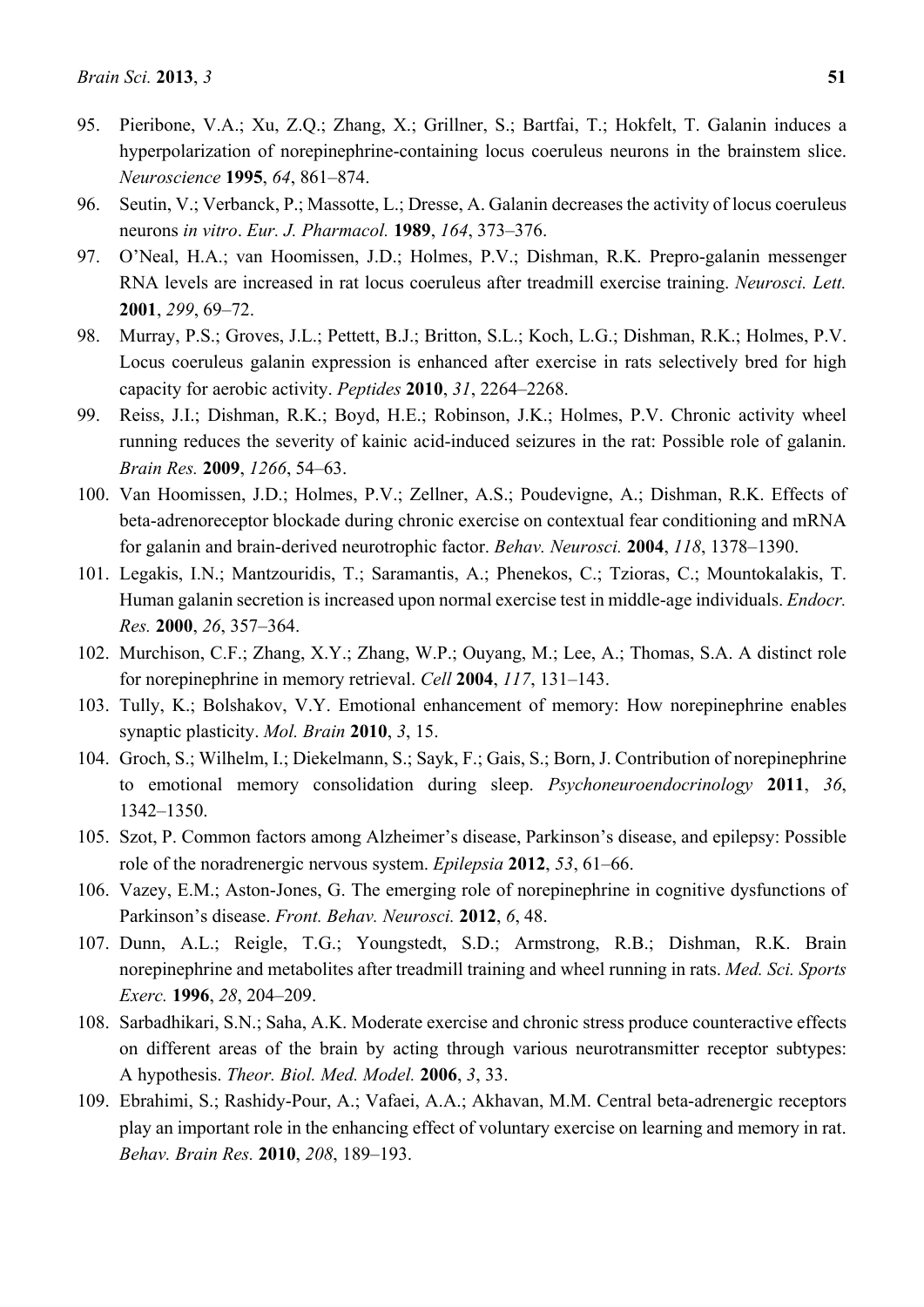- 110. Segal, S.K.; Cotman, C.W.; Cahill, L.F. Exercise-induced noradrenergic activation enhances memory consolidation in both normal aging and patients with amnestic mild cognitive impairment. *J. Alzheimers Dis.* **2012**, *32*, 1011–1018.
- 111. Chen, H.I.; Lin, L.C.; Yu, L.; Liu, Y.F.; Kuo, Y.M.; Huang, A.M.; Chuang, J.I.; Wu, F.S.; Liao, P.C.; Jen, C.J. Treadmill exercise enhances passive avoidance learning in rats: The role of down-regulated serotonin system in the limbic system. *Neurobiol. Learn. Mem.* **2008**, *89*, 489–496.
- 112. Chennaoui, M.; Grimaldi, B.; Fillion, M.P.; Bonnin, A.; Drogou, C.; Fillion, G.; Guezennec, C.Y. Effects of physical training on functional activity of 5-HT1B receptors in rat central nervous system: Role of 5-HT-moduline. *Naunyn Schmiedebergs Arch. Pharmacol.* **2000**, *361*, 600–604.
- 113. Greenwood, B.N.; Foley, T.E.; Day, H.E.; Burhans, D.; Brooks, L.; Campeau, S.; Fleshner, M. Wheel running alters serotonin (5-HT) transporter, 5-HT1A, 5-HT1B, and alpha 1b-adrenergic receptor mRNA in the rat raphe nuclei. *Biol. Psychiatry* **2005**, *57*, 559–568.
- 114. Samorajski, T.; Rolsten, C.; Przykorska, A.; Davis, C.M. Voluntary wheel running exercise and monoamine levels in brain, heart and adrenal glands of aging mice. *Exp. Gerontol.* **1987**, *22*, 421–431.
- 115. Maniam, J.; Morris, M.J. Voluntary exercise and palatable high-fat diet both improve behavioural profile and stress responses in male rats exposed to early life stress: Role of hippocampus. *Psychoneuroendocrinology* **2010**, *35*, 1553–1564.
- 116. Neumaier, J.F.; Edwards, E.; Plotsky, P.M. 5-HT(1B) mrna regulation in two animal models of altered stress reactivity. *Biol. Psychiatry* **2002**, *51*, 902–908.
- 117. Greenwood, B.N.; Strong, P.V.; Dorey, A.A.; Fleshner, M. Therapeutic effects of exercise: Wheel running reverses stress-induced interference with shuttle box escape. *Behav. Neurosci.* **2007**, *121*, 992–1000.
- 118. Greenwood, B.N.; Foley, T.E.; Day, H.E.; Campisi, J.; Hammack, S.H.; Campeau, S.; Maier, S.F.; Fleshner, M. Freewheel running prevents learned helplessness/behavioral depression: Role of dorsal raphe serotonergic neurons. *J. Neurosci.* **2003**, *23*, 2889–2898.
- 119. Meltzer, C.C.; Smith, G.; DeKosky, S.T.; Pollock, B.G.; Mathis, C.A.; Moore, R.Y.; Kupfer, D.J.; Reynolds, C.F., III. Serotonin in aging, late-life depression, and Alzheimer's disease: The emerging role of functional imaging. *Neuropsychopharmacology* **1998**, *18*, 407–430.
- 120. Reynolds, G.P.; Mason, S.L.; Meldrum, A.; de Keczer, S.; Parnes, H.; Eglen, R.M.; Wong, E.H. 5-Hydroxytryptamine (5-HT)4 receptors in post mortem human brain tissue: Distribution, pharmacology and effects of neurodegenerative diseases. *Br. J. Pharmacol.* **1995**, *114*, 993–998.
- 121. Kan, R.; Wang, B.; Zhang, C.; Yang, Z.; Ji, S.; Lu, Z.; Zheng, C.; Jin, F.; Wang, L. Association of the HTR6 polymorphism C267T with late-onset Alzheimer's disease in Chinese. *Neurosci. Lett.*  **2004**, *372*, 27–29.
- 122. Francis, P.T.; Pangalos, M.N.; Bowen, D.M. Animal and drug modelling for Alzheimer synaptic pathology. *Prog. Neurobiol.* **1992**, *39*, 517–545.
- 123. Meneses, A. 5-HT system and cognition. *Neurosci. Biobehav. Rev.* **1999**, *23*, 1111–1125.
- 124. Meneses, A.; Perez-Garcia, G. 5-HT(1A) receptors and memory. *Neurosci. Biobehav. Rev.* **2007**, *31*, 705–727.